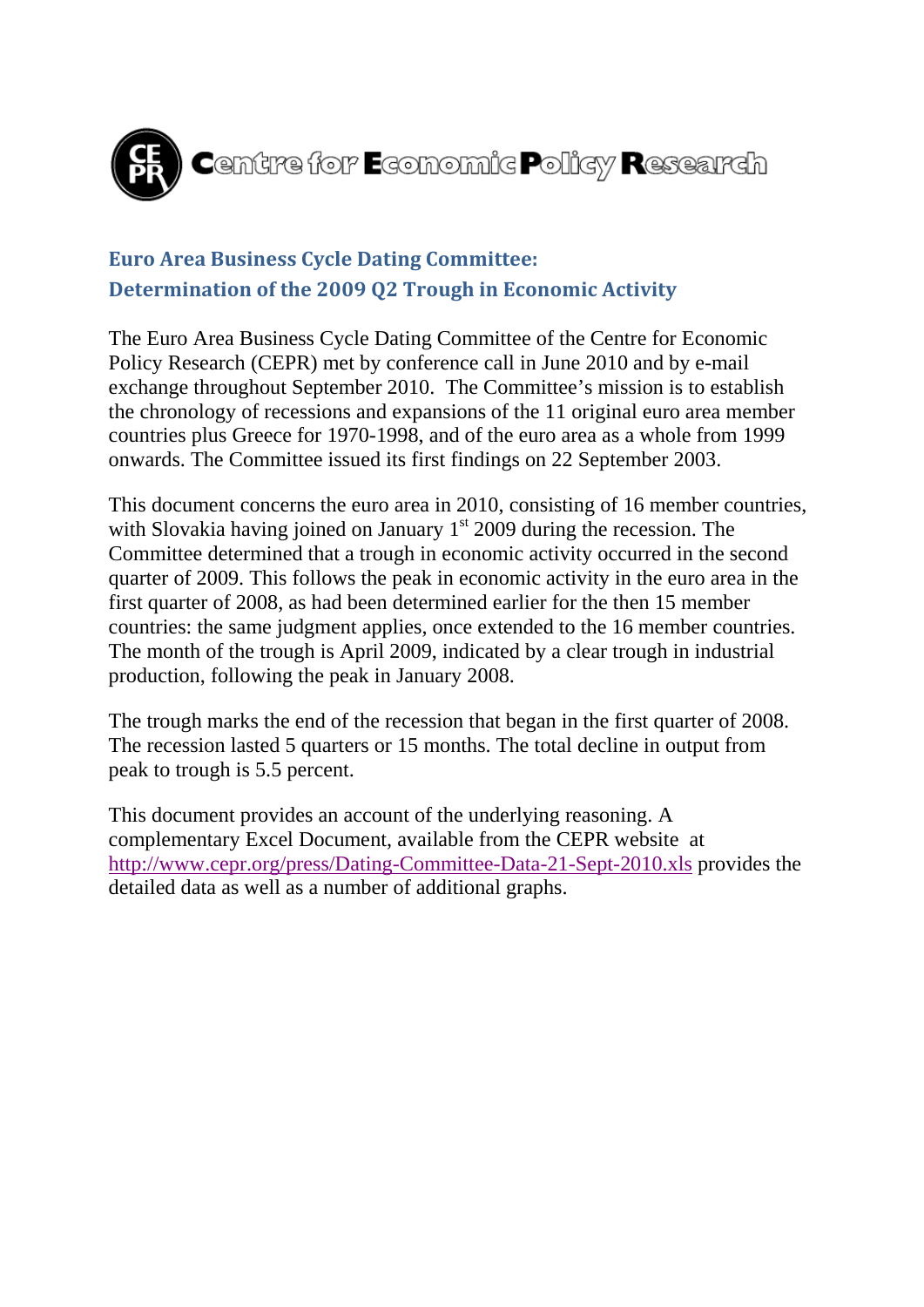A recession is a significant decline in the level of economic activity, spread across the economy of the euro area, usually visible in two or more consecutive quarters of negative growth in GDP, employment and other measures of aggregate economic activity for the euro area as a whole; and reflecting similar developments in most countries. A recession ends when growth resumes in GDP and other key measures of economic activity for the euro area as a whole; and when this reflects similar developments in most countries.

Because a recession is a broad contraction of the economy, not confined to one sector, the Committee emphasizes economy-wide measures of economic activity. The Committee believes that domestic production and employment are the primary conceptual measures of economic activity, also taking into account industrial production as a monthly measure of private production, sales as a measure of retail activity, investment, and consumption, as well as data on unemployment. Employment and unemployment tend to lag economic activity at the end of recessions: their recovery therefore often follows with some delay. The committee does not forecast, however, whether unemployment rates will eventually return to their pre-recession level, or to some other level.

All data are taken from the European Central Bank (ECB) website or from the Eurostat website. In most cases, we have plotted the data in terms of their percentage change compared to the 2009 Q2 level, for quarterly data, or the level in April 2009, for monthly data. For unemployment, the level has been plotted.

## **The Quarter of the Trough**

According to the definition of a recession provided above, the key variables for determining the trough are euro area GDP and GDP in the member countries.

Euro area GDP bottomed out in the second quarter of 2009, and has grown every quarter since then, in currently available data. Given the initial uncertainty concerning the recovery as well as concerns regarding the impact of the Greek debt crisis, the Committee felt it prudent to wait for the data release on GDP in September 2010 to ascertain that the recession did indeed end in 2009 Q2.

Employment has stabilized but has not turned yet, while unemployment has continued to rise, albeit at a slower pace. This is not unusual at the end of recessions, and therefore is not in contradiction to our assessment.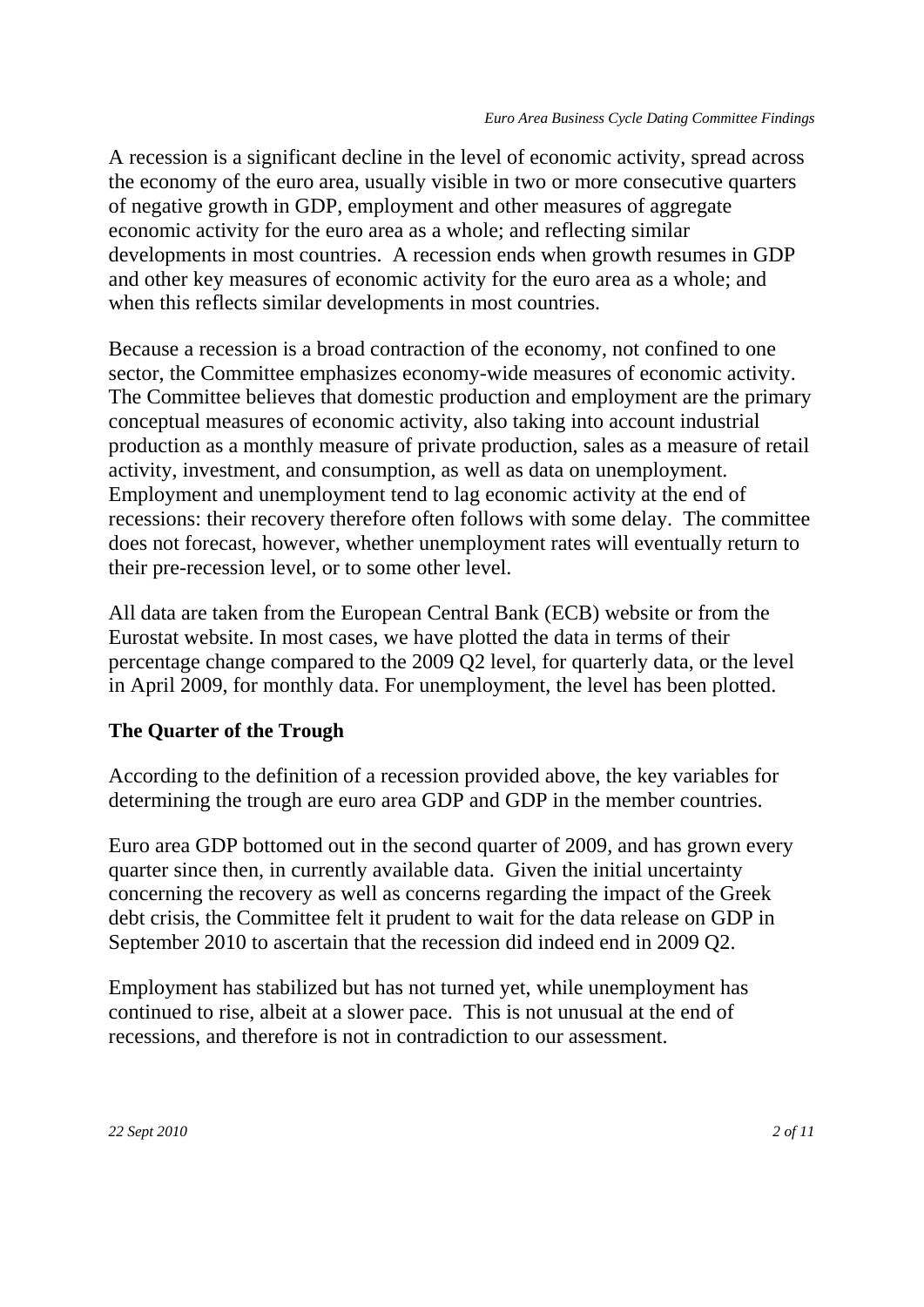

*Euro Area Business Cycle Dating Committee Findings*

**Figure 1: euro area GDP**



**Figure 2: euro area employment**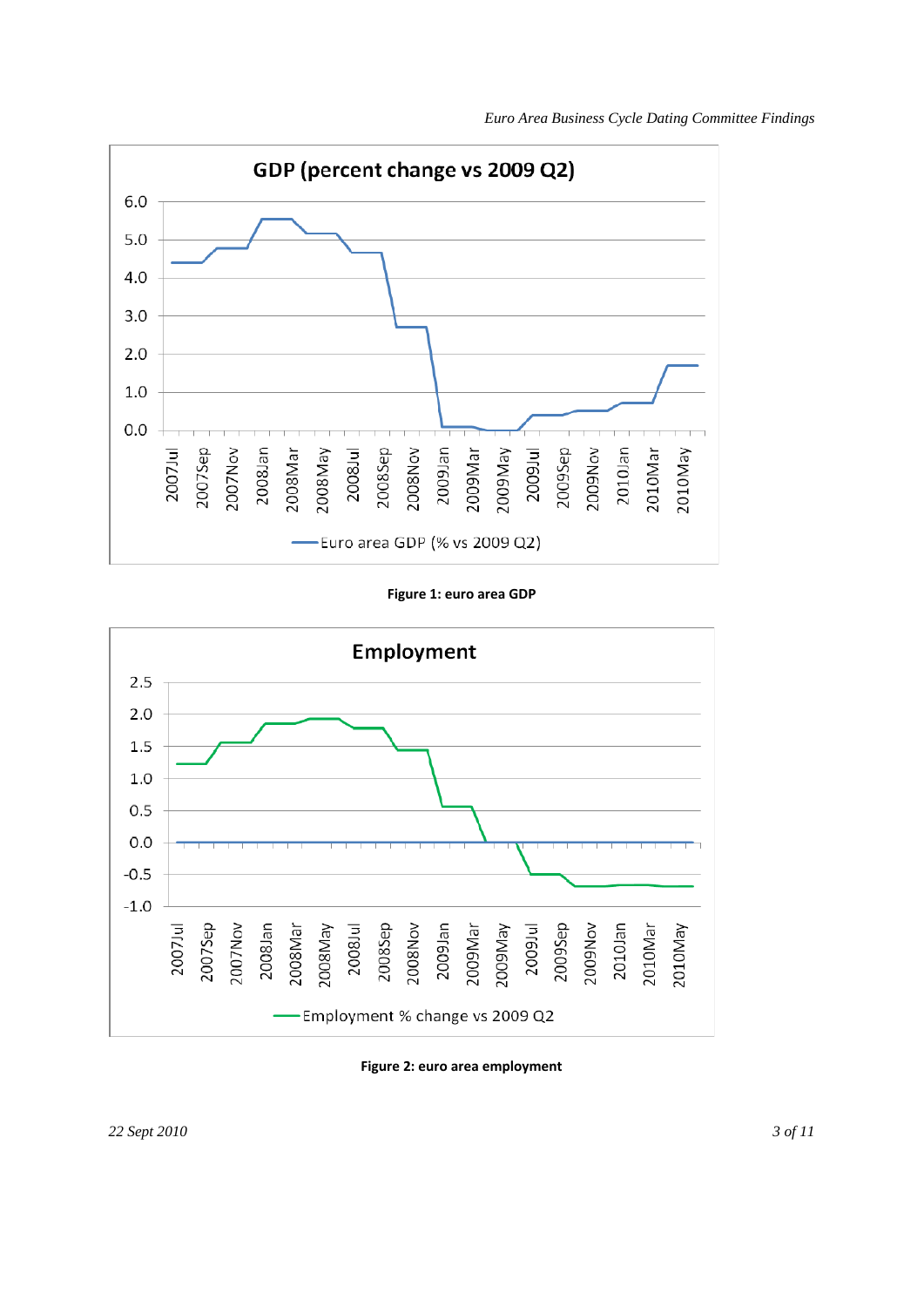

**Figure 3: euro area GDP and employment**

The movement in euro area GDP is essentially tracked in the large member countries. Germany and France bottomed in the first rather than the second quarter of 2009, but the GDP difference is mild. Italy bottomed in the second quarter of 2009. The GDP of Spain kept falling until the fourth quarter of 2009, but the further decline was fairly mild. The same picture emerges for most of the smaller countries, with the majority reaching the trough in 2009 Q2 and a few more with a bottom in 2009 Q1. There are a few exceptions and caveats. GDP in Greece has continued to decline. Ireland and Cyprus reached the bottom in 2009 Q4.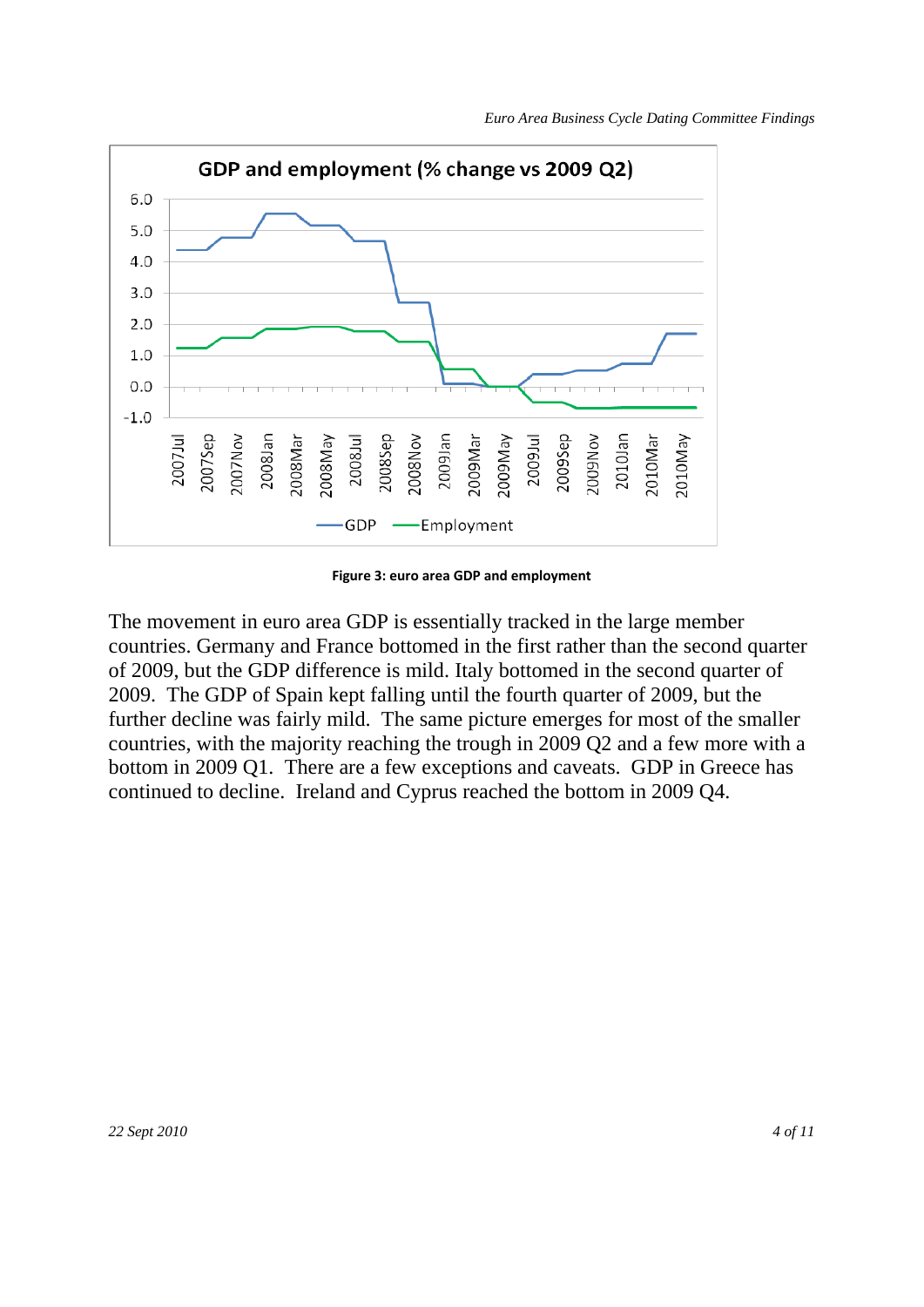

**Figure 4: GDP – euro area, Germany, France, Italy, Spain**



**Figure 5: GDP – Austria and BeNeLux**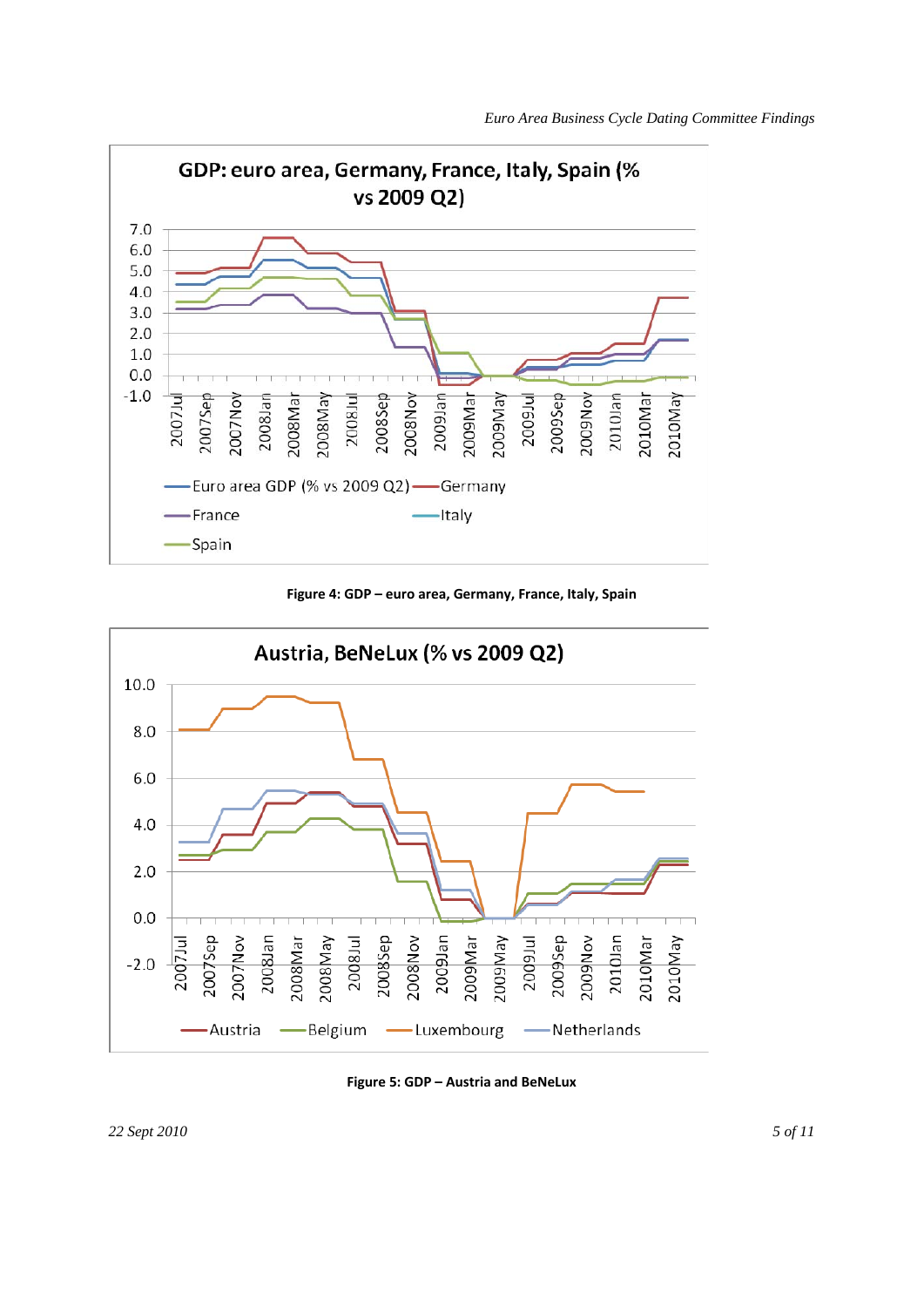

**Figure 6: GDP ‐ Greece, Portugal, Cyprus, Malta**



**Figure 7: GDP – Ireland, Slovakia, Slovenia, Finland**

*22 Sept 2010 6 of 11*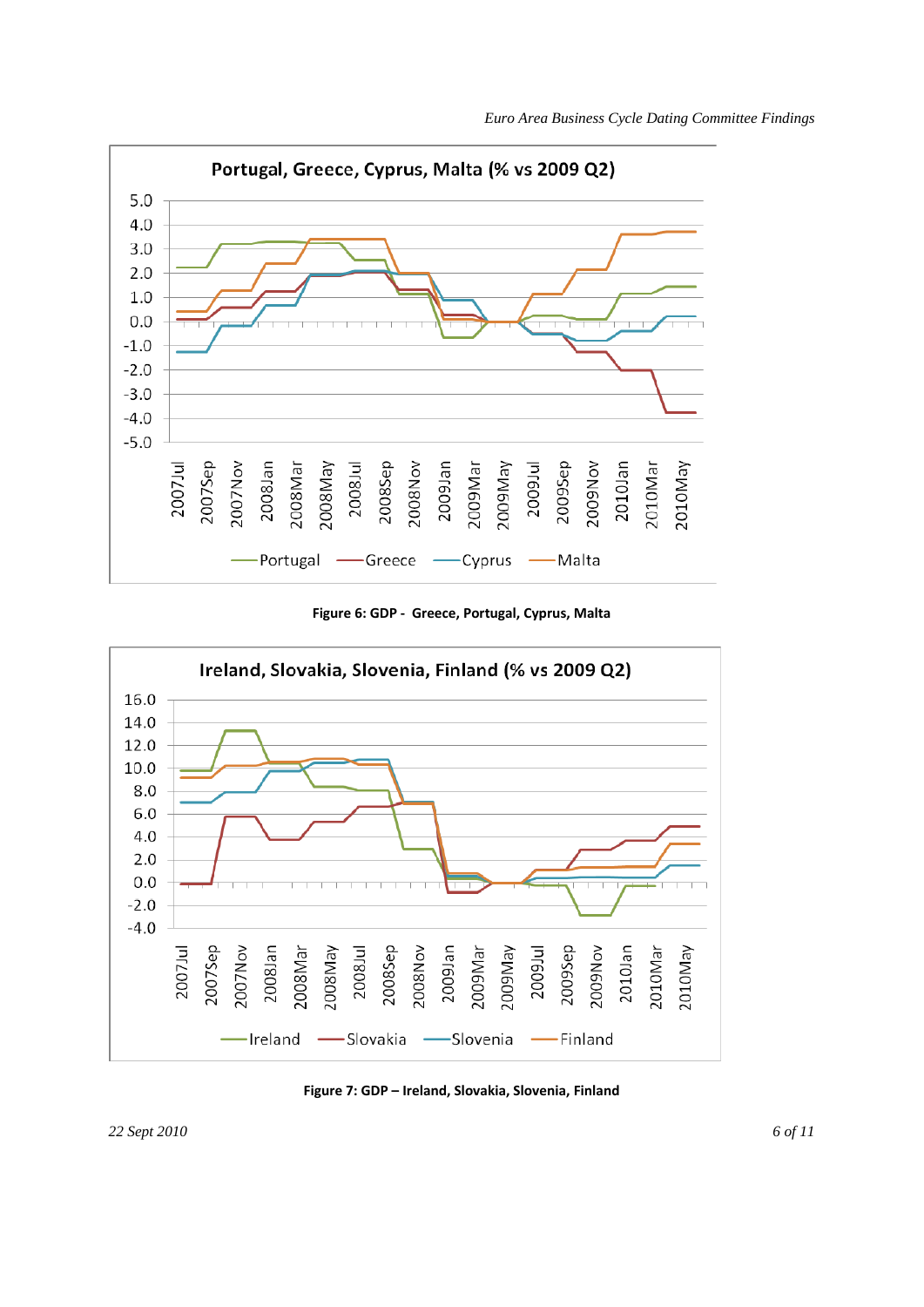The Committee has also examined investment and consumption for the euro zone. Investment in the form of gross fixed capital formation has kept dropping, until the most recent quarter, while private consumption has grown somewhat less then GDP since 2009 Q2. Decomposing the nominal growth in output from 2009 Q2 until 2010 Q2 shows that private consumption accounted for about half, inventory investment for about a third and government consumption for about a quarter, while the contribution of investment in the form of gross fixed capital formation was negligible and the contribution of trade slightly negative. In short, the recovery of GDP seems to be largely accounted for by private consumption, inventory investment and government consumption.



**Figure 7: euro area GDP, investment and consumption**

## **The Month of the Trough**

A similar picture is painted by monthly data. In particular, industrial production, as a monthly indicator of economic activity, had a marked trough in April 2009. Sales shows nearly equally deep troughs in March 2009, May 2009 and September 2009, and therefore provides a somewhat erratic picture. As raw sales data contain a large seasonal component, one cannot read too much into these somewhat jagged movements of the de-seasonalized data, however.

*22 Sept 2010 7 of 11*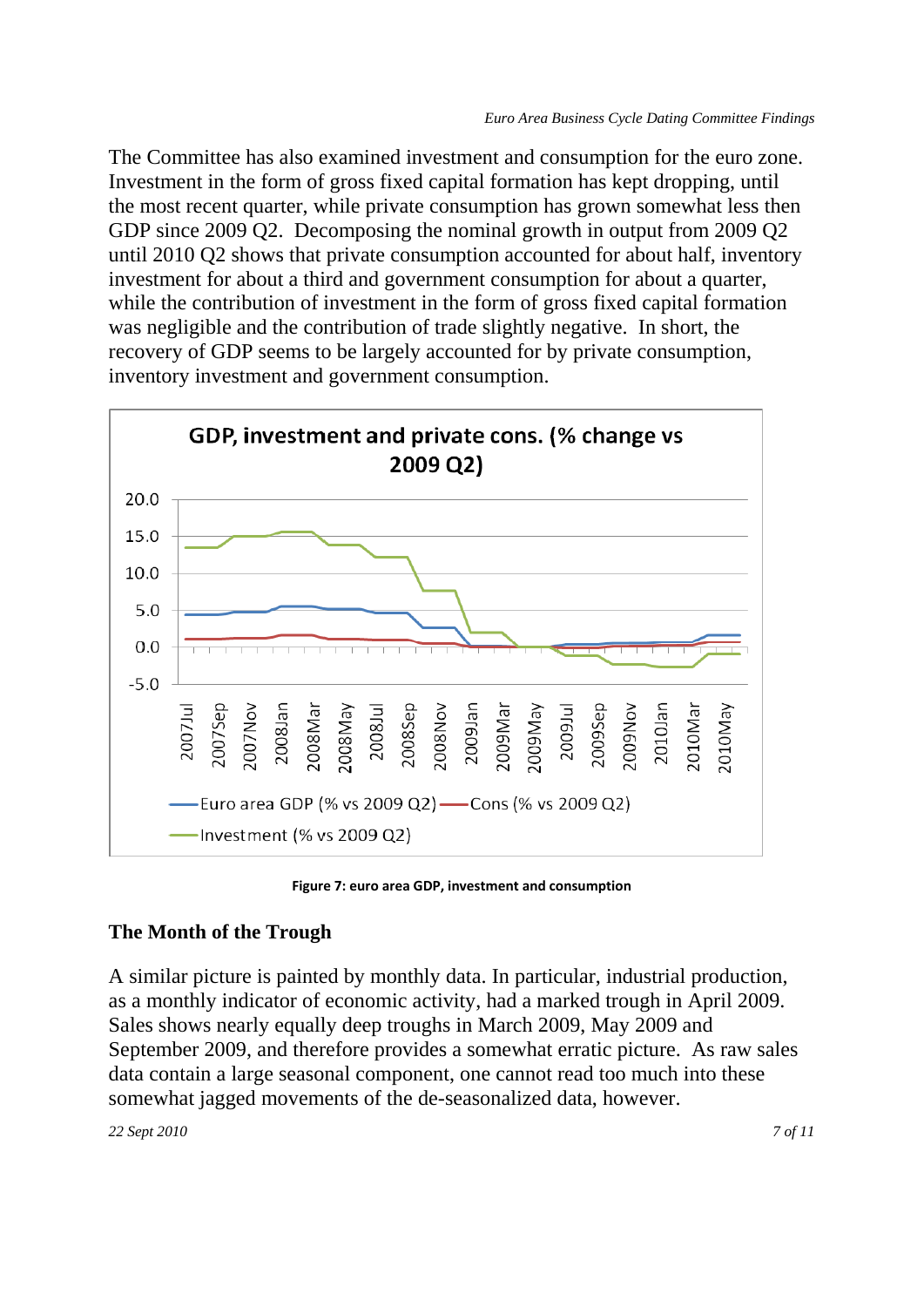

#### *Euro Area Business Cycle Dating Committee Findings*

#### **Figure 8: euro area industrial production**



**Figure 9: euro area sales**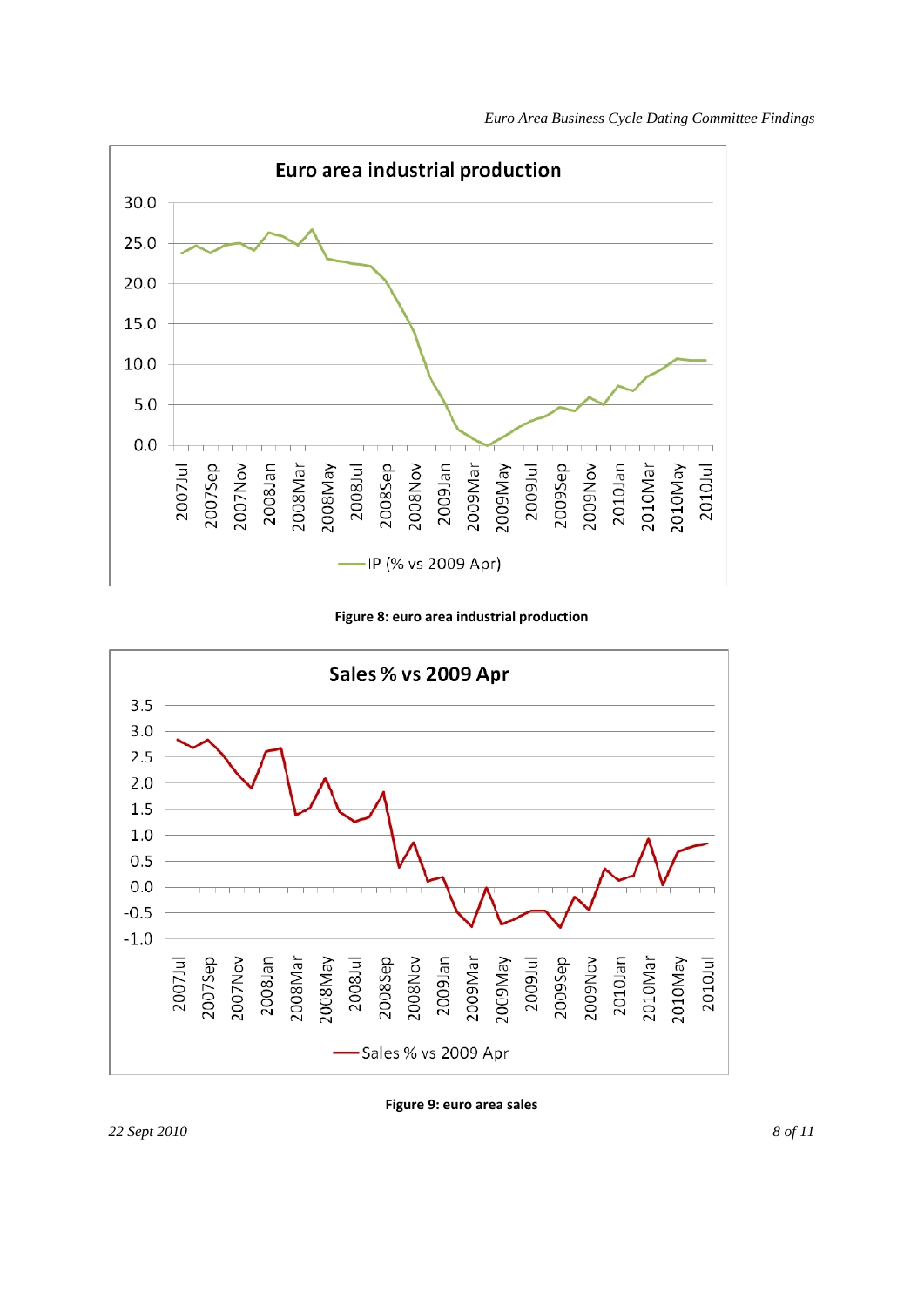

**Figure 10: euro area unemployment rate**

Unemployment keeps rising: however, this is not unusual at the end of recessions. Therefore, given the clear trough of industrial production in April 2009, the Committee has decided to declare this month to be the end of the recession.

## **Euro 15 or Euro 16: re-determining the peak in 2008 Q1**

The Committee has originally declared the peak of the cycle to be in 2008 Q1, for a euro area consisting of 15 countries. It has re-examined that conclusion in light of the fact that Slovakia has joined the euro zone on January  $1<sup>st</sup>$  2009. A plot of GDP-changes vis-à-vis 2009 Q2 shows virtually no difference, whether Slovakia is included or not. In particular, the peak remains to be unchanged in 2008 Q1, as can be seen in figure 1 (which is for the euro-16 zone). Therefore, there is no need to consider two separate peak-to-trough dates.

### **Committee members:**

Fabio Canova (ICREA-Universitat Pompeu Fabra and CEPR)

Jordi Galí (CREI, Universitat Pompeu Fabra and CEPR)

*22 Sept 2010 9 of 11*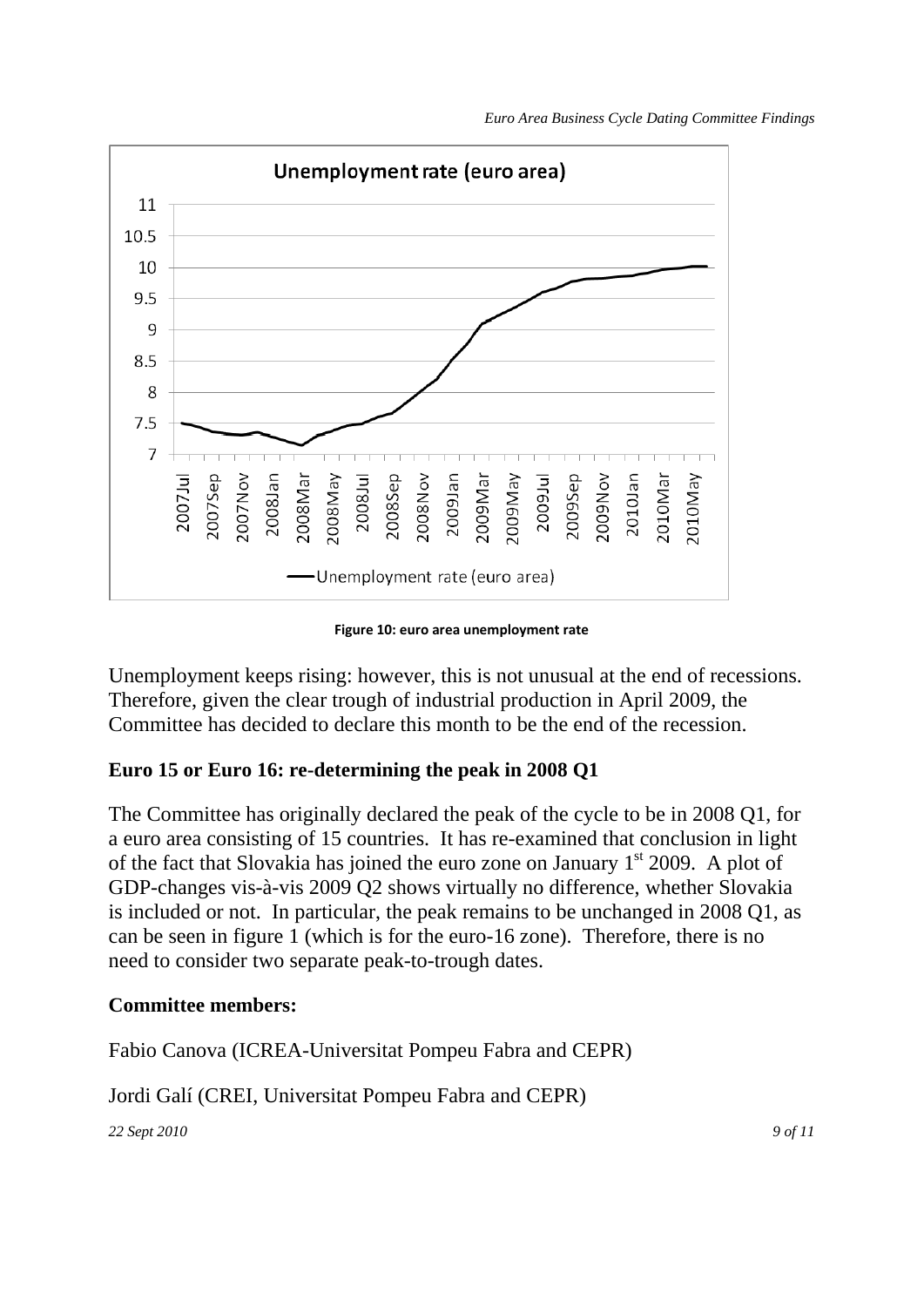Francesco Giavazzi (Università L Bocconi and CEPR)

Richard Portes (CEPR and London Business School)

Lucrezia Reichlin (London Business School and CEPR)

Harald Uhlig (University of Chicago and CEPR) - Committee Chair

Philippe Weil (ECARES-ULB, Sciences Po and CEPR)

Volker Wieland (Johann Wolfgang Goethe-Universität Frankfurt and CEPR)

For more information, see the FAQs below and also see http://www.cepr.org/data/dating/.

# **FAQs**

The following "FAQs" have been adapted from the NBER document.

Q: The financial press often states the definition of a recession as two consecutive quarters of decline in real GDP. How does that relate to your recession dating procedure?

A: Most of the recessions identified by our procedures do consist of two or more quarters of declining real GDP, but declining real GDP is not the only indicator used. As an example, the Committee has identified the period from the first quarter in 1980 to the third quarter in 1982 as a recession, despite the fact that real GDP was growing in some quarters during that episode and that real GDP was higher at the end of the recession than at the beginning. As another example, the Committee did not declare a recession for 2001 or 2003, even though the data at the time appeared to show a decline in economic activity (though not for two quarters). Subsequent data revisions have erased these declines.

Q: Why doesn't the Committee accept the two-quarter definition?

A: The Committee's procedure for identifying turning points differs from the twoquarter rule in a number of ways. First, we do not identify economic activity solely with real GDP, but use a range of indicators. Second, we place considerable emphasis on monthly indicators in arriving at a monthly chronology. Third, we consider the depth of the decline in economic activity. Recall that our definition includes the phrase, "a significant decline in activity."

*22 Sept 2010 10 of 11*